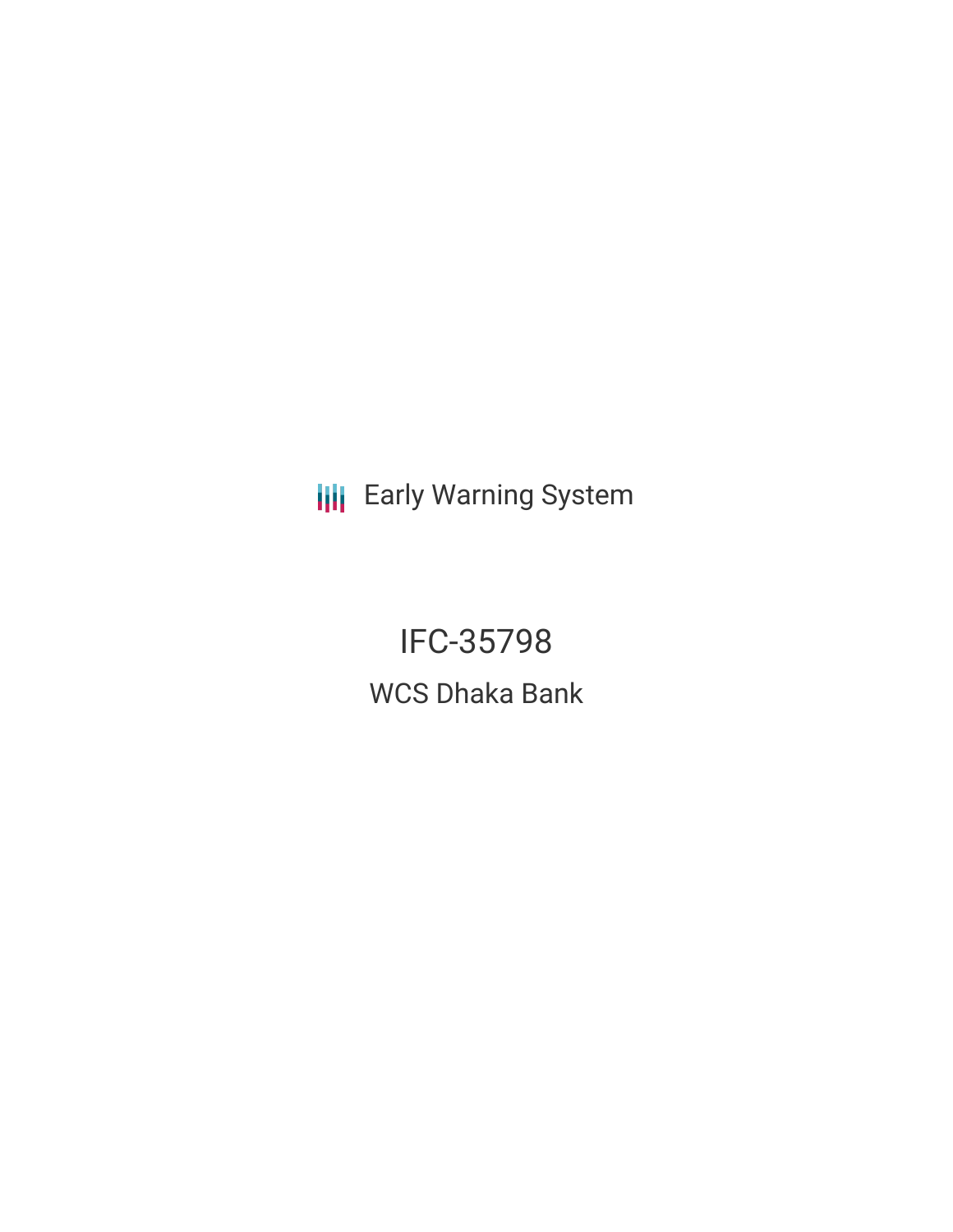# **Quick Facts**

| <b>Countries</b>               | Bangladesh                              |
|--------------------------------|-----------------------------------------|
| <b>Financial Institutions</b>  | International Finance Corporation (IFC) |
| <b>Status</b>                  | Approved                                |
| <b>Bank Risk Rating</b>        | FI                                      |
| <b>Voting Date</b>             | 2017-02-27                              |
| <b>Borrower</b>                | Dhaka Bank Itd.                         |
| <b>Sectors</b>                 | Finance                                 |
| <b>Ring Fence</b>              | Small & Medium Enterprises              |
| <b>Investment Type(s)</b>      | Loan                                    |
| <b>Investment Amount (USD)</b> | $$20.00$ million                        |
| <b>Loan Amount (USD)</b>       | $$20.00$ million                        |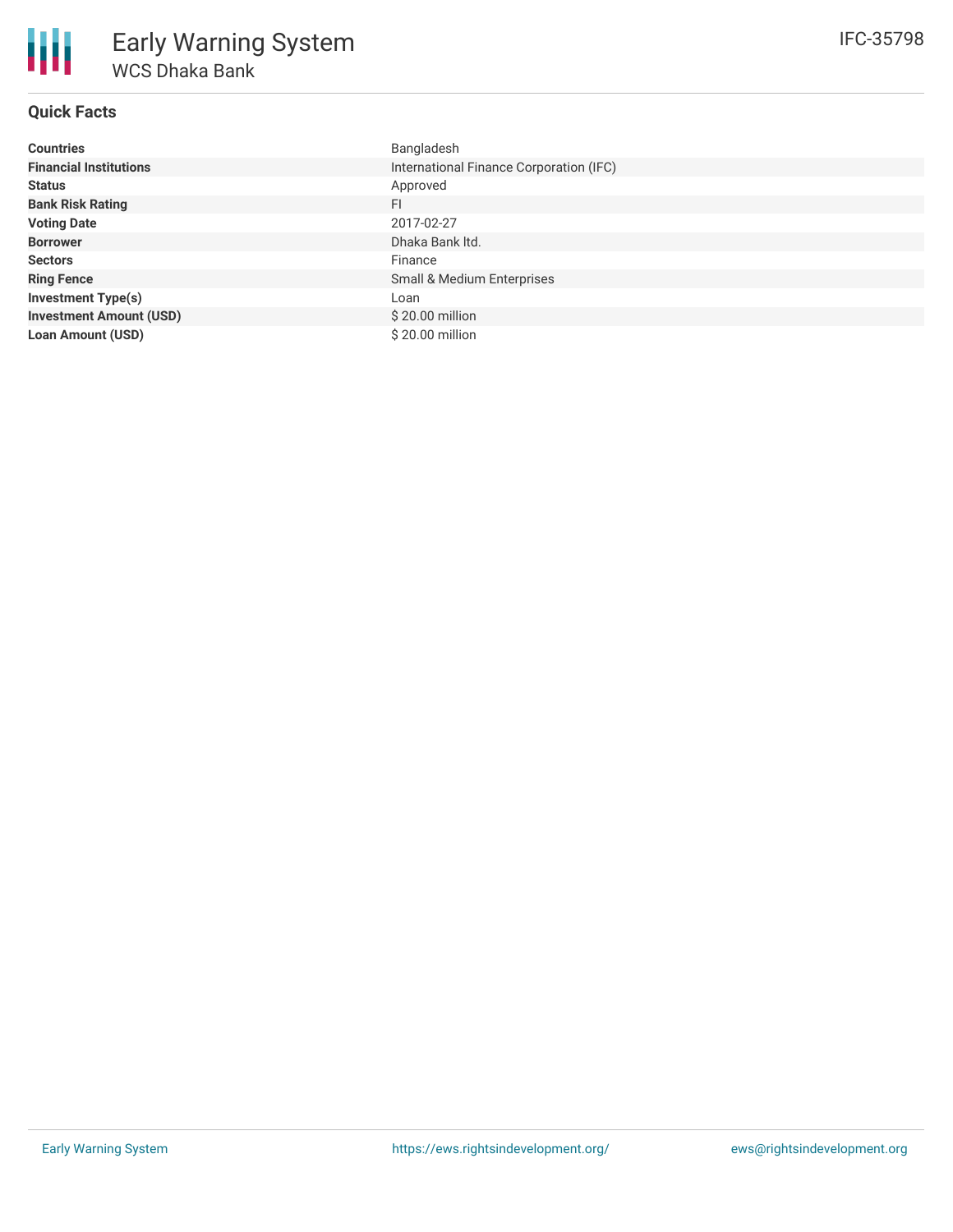

# **Project Description**

According to IFC website, the project consists of a short-term loan (Working Capital Solutions, WCS) for up to \$20 million and a \$35 million guarantee under Global Trade Finance Program, GTFP to Dhaka Bank Limited to support the foreign currency needs of SMEs in Bangladesh. The financing provided is a fit with the World Bank and IFC strategy of promoting economic growth by providing access to finance to underserved market segments and promoting international trade, thereby leading to improved competitiveness, job retention and creation.

The Bank commenced operations on April 06, 1995 and has total assets of \$2.48 billion as of September 30, 2016.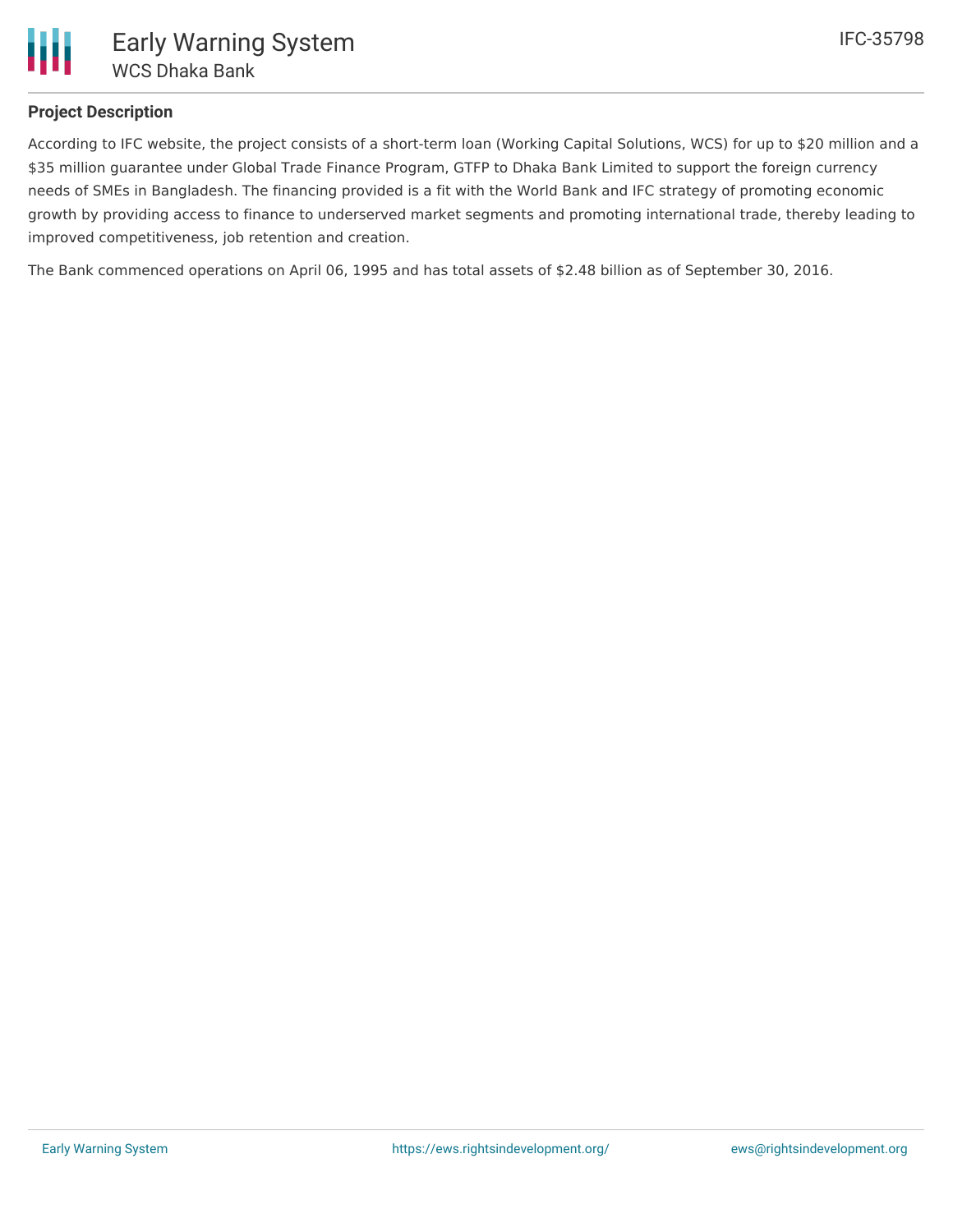### **Investment Description**

• International Finance Corporation (IFC)

The present Board Chairman of the Bank, Mr. Reshadur Rahman, is a prominent local businessman with involvement to real estate, trading, shipping, chemicals and logistics businesses. Dhaka Bank is publicly listed on Dhaka and Chittagong Stock Exchanges. It has a diversified shareholding with 36.5% of shares owned by the general public and 24.2% by local institutions. Around 39.1% of shares is held by the sponsors/directors and 0.2% is held by foreign investors.

#### **Financial Intermediary**

Financial Intermediary: A commercial bank or financial institution that receives funds from a development bank. A financial intermediary then lends these funds to their clients (private actors) in the form of loans, bonds, guarantees and equity shares. Financial intermediaries include insurance, pension and equity funds. The direct financial relationship is between the development bank and the financial intermediary.

- Dhaka Bank [Limited](file:///actor/188/) (Financial Intermediary)
- [DHAKA](file:///actor/3518/) BANK LTD. (Financial Intermediary) **is owned by** [Dhaka](file:///actor/3580/) Bank (Parent Company)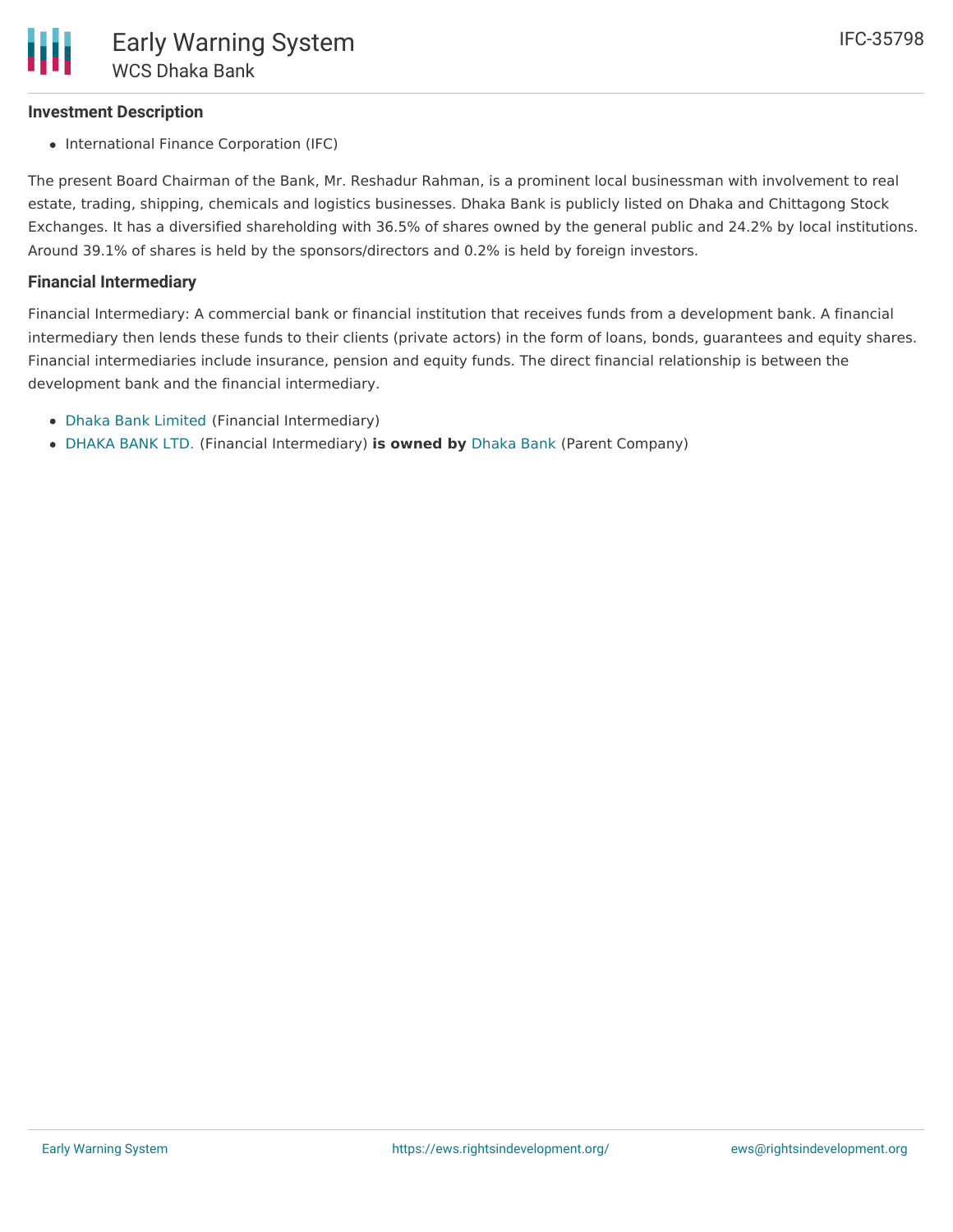## **Private Actor Relationship**

There is often limited information publicly available about what development banks are funding through financial intermediaries. In 2021, the Early Warning System partnered with Oxfam International to incorporate information on high-risk projects being funded by financial intermediaries receiving funding from the International Finance Corporation (IFC) and the Dutch Development Bank (FMO).

The information listed below describes the relationship between the different private actors linked to high-risk sectors and subprojects of IFC and FMO's financial intermediary investments and/or the financial intermediary's parent companies made from 2017 through 2020, including any associated ring fences.

The database, however, does not explicitly or implicitly imply that IFC or FMO have material exposure to or are contractually or legally accountable to the sub-projects financed by their financial intermediaries or the financial intermediary's parent companies. It only shows a seemingly financial relationship among the different private actors, the financial intermediaries, and IFC or FMO.